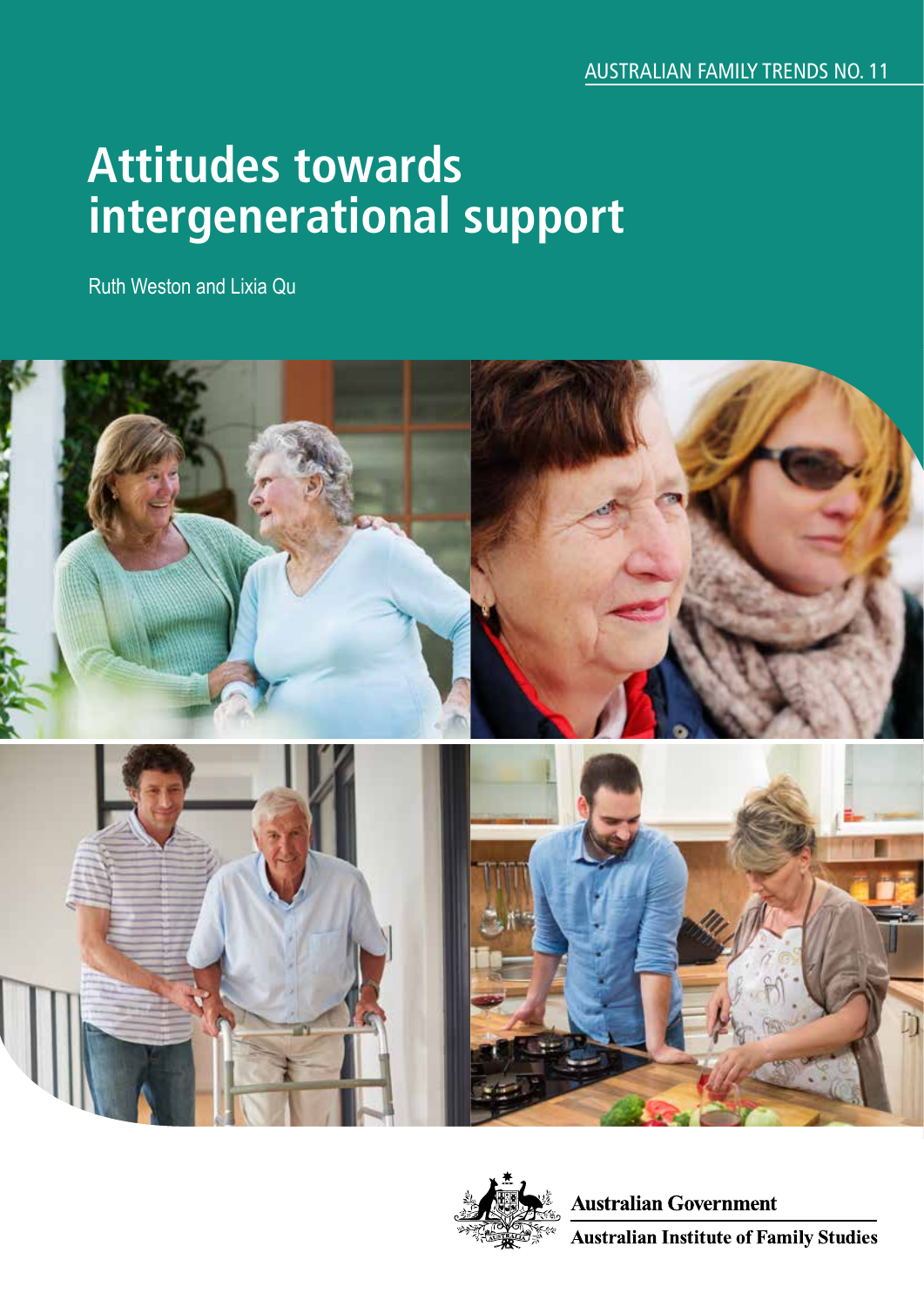This paper examines the views of Australians about the obligations of parents and their adult children concerning financial and accommodation support, and compares views of respondents according to selected demographic characteristics.

# Background

Australia's population is not only ageing but is already "more aged" than many countries in the world (United Nations, 2013). In 2016 the first of the baby boomers turned 70, and increasing numbers are entering or already in their late 60s—thereby joining the growing numbers of Australians deemed "older people" in demographic analyses (e.g., Australian Bureau of Statistics (ABS), 2012b; Australian Institute of Health and Welfare (AIHW), 2014).1

The steady increase in population ageing, which has been apparent for over four decades, largely results from increasing life expectancy in the context of a total fertility rate that was particularly high in 1946–66 and below replacement level since 1976 (ABS, 2012b). 2

At 30 June 2014, 15% of Australians were aged 65 years and over (ABS, 2016a). Depending on the set of assumptions adopted, the ABS (2013b) projects that the proportion of the total population in this older age category will increase to 22–25% by 2061 and 25–27% by 2101. The proportion of those aged 85 years and older is projected to increase from 2% in 2014 to 4–6% in 2061 and 6–8% in 2101.3

Population ageing is a cause for celebration. As the Productivity Commission (2013) explained: "The primary 'culprit' is a virtuous one—Australians are experiencing lower mortality rates and enjoying longer lives" (p. 5). Furthermore, increasing life expectancy will typically entail a greater number of additional years of good health than of profound or severe disability (AIHW, 2014).

However some authors (e.g., Morris, 2013; van Onselen, 2014) have argued that the current level of ageing in western countries, including Australia, means that we are facing a "tsunami" or "time bomb" of social and economic challenges.

# The consequences of an ageing population

An ageing population draws heavily on government budgets, given the high costs of pensions, health care and aged care. In order to better meet current and future challenges, the Australian Government now prepares 5-yearly Intergenerational Reports, the first of which was published in 2002. These reports focus on the implications of current and future demographic trends for economic growth, assuming current policies continue over the subsequent 40 years.

Although labour force participation rates of men and women in their early and late 60s have been steadily increasing in recent years, Treasury projections outlined in the Australian Government's 2015 Intergenerational Report suggest that the overall proportion of Australians aged 15 years and over who are actively engaged in the workforce

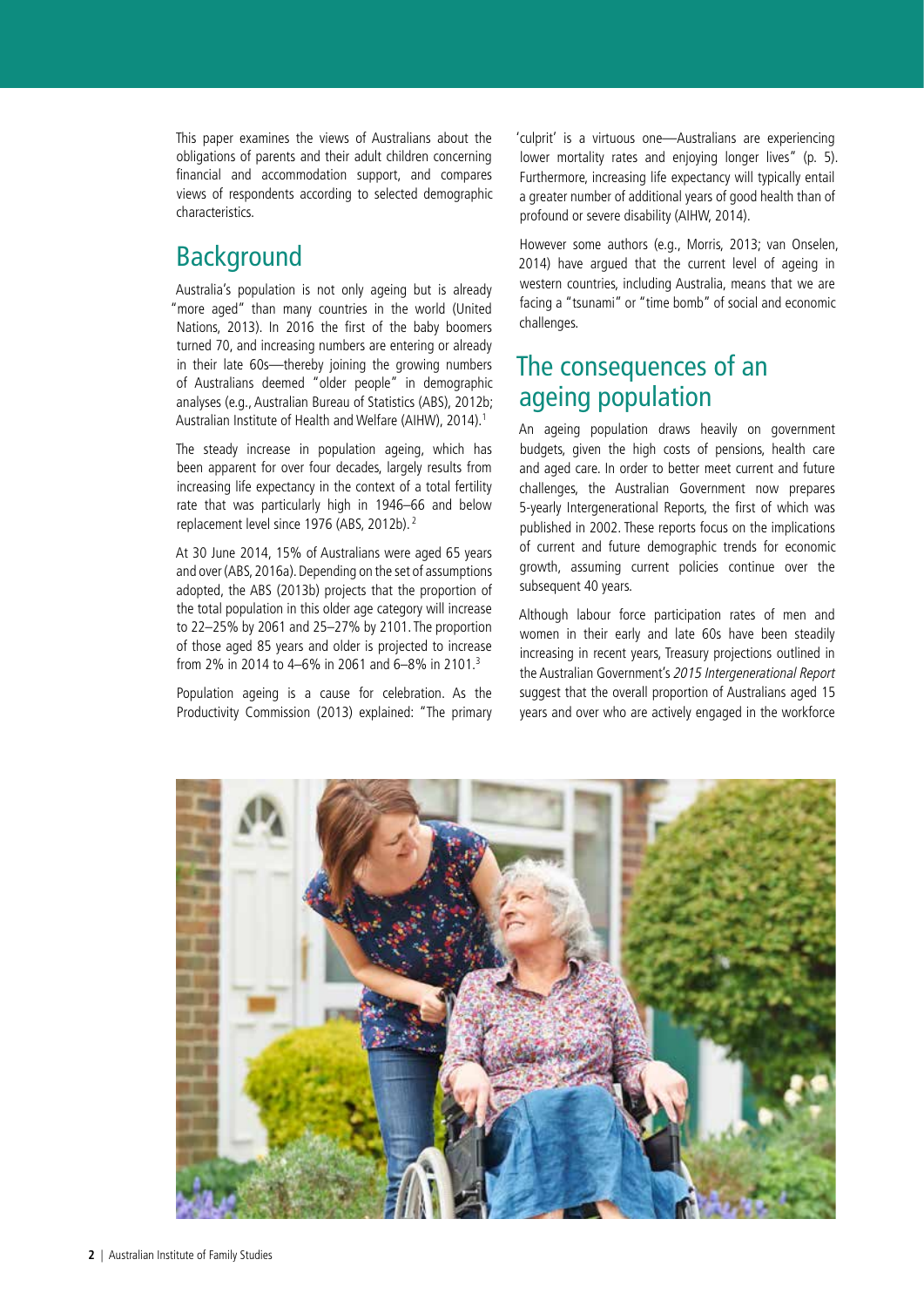will decline over the next 40 years as a result of continuing population ageing (Commonwealth of Australia, 2015).

Such trends have important implications for the living standards of younger generations and associated issues of "intergenerational fairness". In their report, The Wealth of Generations, Daley, Wood, Weidman, and Harrison (2014) provided evidence suggesting that older Australians tend to be not only considerably better off financially than younger generations, but most of the growth in wealth that occurred in the decade since the new millennium went to the older generation.4 In addition, they point out that government expenditure on pensions and services, especially for older households, has increased, with much of the increase being paid for by budget deficits, the costs of which would be incurred by future generations. In their view:

There are fundamental issues of intergenerational fairness if future taxpayers are forced to bear the burden of today's spending that they neither have a say in, nor benefit from. (Daley et al., 2014, p. 29)

The then Prime Minister of Australia, The Hon. Tony Abbott MP, summed up the situation in more controversial terms, describing it as one of intergenerational theft:5

Reducing the deficit is the fair thing to do because it ends the intergenerational theft against our children and grandchildren. (Abbott, 2015)

### Intergenerational conflict?

Do these wealth and government spending trends foreshadow a growing falling out between the generations? Potter (2014) argued this, as summarised by the title of his article Australia's Next Battleground: Generational Conflict. So too does Spies-Butcher (2014) in his article Generational War: A Monster of Our Own Making, and Schipp (2016). whose article Is it Generational Warfare, or Generation Not-Share? begins with the statement: "Locked out of housing, jobs and a free education? Blame your parents."

Current evidence for intergenerational conflict in Australia is by no means clear-cut, though there is considerable evidence that negative stereotypes about older people are entrenched, affecting the way older people tend to be treated, for example, by healthcare and employment sectors, with repercussions for their wellbeing (see Australian Human Rights Commission, 2013, 2015, 2016; Chi-Wai, Warburton, Winterton, & Bartlett, 2011; Minichiello, Browne, & Kendig, 2000).

Using data from an Australian survey of around 1,500 people aged 18 years and over, Kendig, O'Loughlin, Hussain, Heese, and Cannon (2015) found that most respondents believed there was some degree of conflict between older people and younger people, with more than half in all age groups describing the conflict as "not very strong". Nearly half of those aged under 30 years believed that the life-long opportunities for baby boomers were worse than those for younger people, while 55% in this age group believed that "older people" (undefined) were getting less than their fair

share of government benefits and only 4% believed that they were getting more than their fair share.

Hodgkin (2014) focused on answers to a different set of questions in the same survey as that used by Kendig et al.<sup>6</sup> She found widespread support for the idea of the state directing considerable resources towards the support of elderly people. Most respondents in her study (85%) agreed that the government should provide home care and/ or institutional care for elderly people in need, and most (80%) agreed that the government should pay an income to those who had to give up working or reduce their working time to care for a dependent person.

# Flows of intergenerational support

Regardless of whether intergenerational conflict at this macro level is brewing, the same may not necessarily apply at the micro level—that is, within families. In fact, the above-mentioned previous research regarding older people's relative wealth and extended years of good health suggest that they would have an increased capacity to support their adult children in financial and practical ways.

Such support appears to be occurring, in line with changing needs of young adults. For example, increasing proportions of young adults are remaining in, or returning to, the parental home for a variety of reasons, especially for the pursuit of tertiary education (ABS, 2009; Baxter, 2016; Flatau, James, Watson, Wood, & Hendeershott, 2007). When the younger generation of parents separate, the older generation may also house the grandchildren on a part- or full-time basis (see Burn & Szoeke, 2016). Furthermore, grandparents are important providers of informal childcare, especially when the children are under 3 years old. Baxter (2013) reported that around four in 10 children under 3 years of age with employed mothers were cared for by a grandparent at some time during the week. Competing with this opportunity, however, is the trend for older people to remain in paid work.<sup>7</sup>

The tables can be turned as disability or frailty develops in the older generation, particularly if there is no partner to care for the older parent in need. According to an ABS 2012 survey, 90% of people aged 65 years and over live in a private dwelling, with 77% of those aged 85 years and over doing so (ABS, 2013a). One-third of people aged 65 years indicated that they required some assistance with personal activities (e.g., health care, mobility tasks, property maintenance and household chores).

The provision of informal care for elders is particularly gendered. After female partners, daughters are the most common source of informal care. Of all adult children aged 45–64 years who were primary carers in the 2012 survey, 73% were daughters. Of carers in this age group, 47% lived with the parent receiving care.<sup>8</sup>

Although there is considerable evidence that many younger Australians are supporting their elderly parents, Hodgkin's (2014) study suggests that there is a limit to how much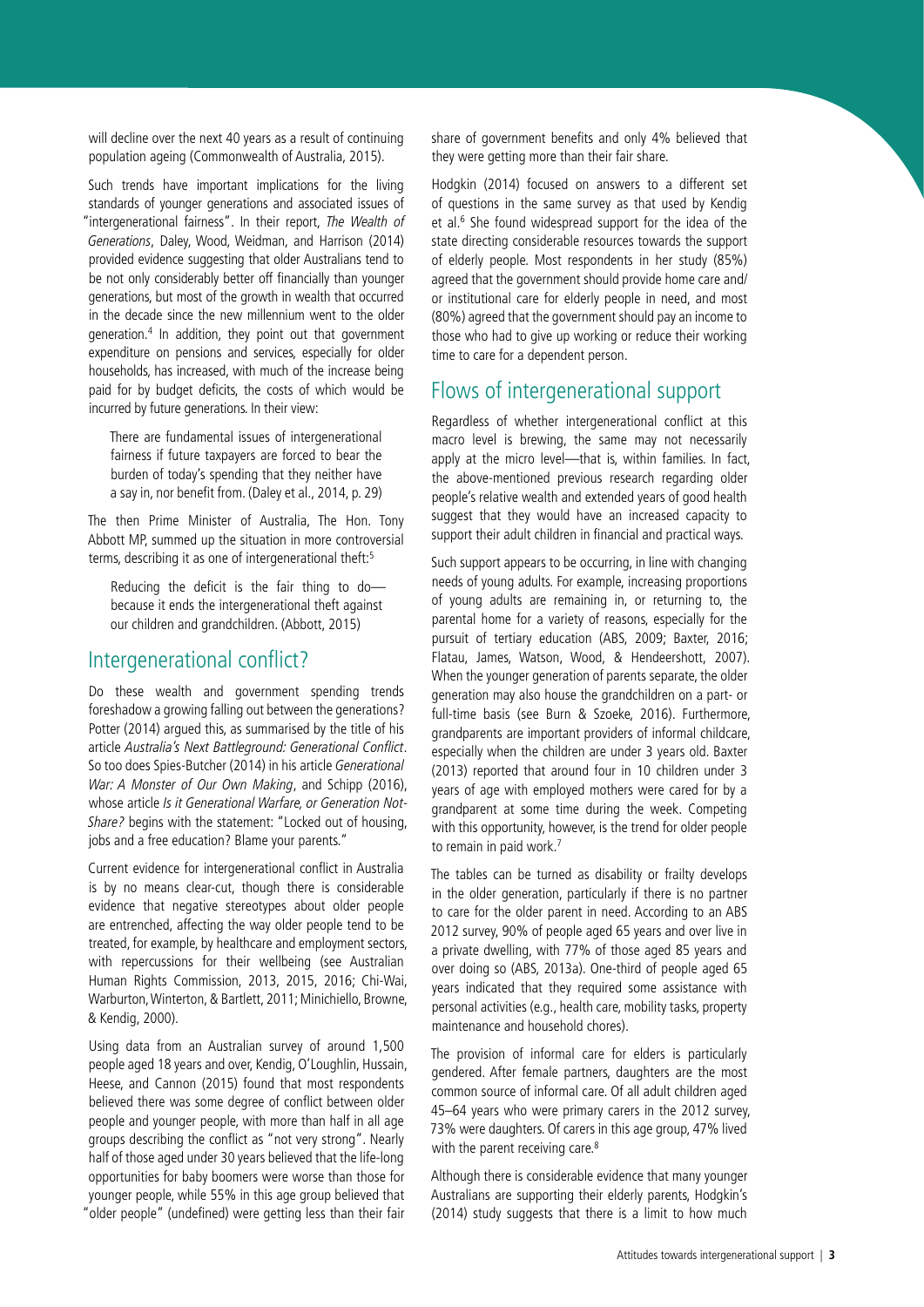support can be expected from close relatives towards elderly people. For example, two in three respondents in her study rejected the notion that "Care should be provided by close relatives of the dependent person, even if this means they have to sacrifice their career to some extent".9

How equal is the exchange occurring to and from elderly parents? Based on a study of intergenerational transfers of money and time (including babysitting) occurring in 10 European countries, Albertini, Kohli, and Vogel (2007) concluded that, consistent with earlier European studies, downward flow of support (from older parents to their adult children) tends to be greater than upward flow (from adult children to their parents). Although weaker, this trend was apparent where the parents were in the oldest age group (70 years and over). Many adult children would also be parents. As such, their responsibilities towards their own children would generally take precedence.10

Albertini et al. (2007) also maintained that the impact of welfare state provisions on intergenerational transfers is complex. For example, they argued that the capacity of upward financial support may have eroded through the provision of welfare state provisions, but public pension incomes and health care coverage may enable older people to provide financial support to adult children.

Norms and behaviour, of course, would also vary according to broader cultural values. For example, compared with other Australians, overseas-born Australians with a non-English-speaking background appear to be more likely to place greater reliance on familial support rather than the state, and a lower emphasis on the value of personal autonomy (see Sawrikar & Katz, 2008).<sup>11</sup>

#### **Views about parents and their B2. Children** and ult children **the paid of the paid for children and the paid for children and the set of the set of the set of the set of the set of the set of the set of the set of the set of the set of the set of the set of the set of the set of the** parcrits and t

To examine the views of Australians about the obligations of parents and their adult children, we used data from the 2012 Australian Survey of Social Attitudes (AuSSA).<sup>12</sup> Questionnaires were sent by mail in four waves during 2012-13 to random samples of people drawn from the **C1. The following statements are about young adults and support between**

#### C1. The following statements are about young adults and support between these people and their parents. To what extent do you agree or disagree with each statement?

|                                                                                                            | Please cross one box on each line                                                                                                                                                                                                                                                                                                                   |
|------------------------------------------------------------------------------------------------------------|-----------------------------------------------------------------------------------------------------------------------------------------------------------------------------------------------------------------------------------------------------------------------------------------------------------------------------------------------------|
|                                                                                                            | Neither<br>Strongly<br>Strongly<br>Can't<br>agree or<br><b>Disagree</b><br>disagree<br>choose<br>Agree<br>disagree<br>agree                                                                                                                                                                                                                         |
| Parents should help their adult children financially when<br>the children are having financial difficulty. |                                                                                                                                                                                                                                                                                                                                                     |
| Adult children should help their parents financially if<br>they need it.                                   | $\begin{picture}(10,10) \put(0,0){\line(1,0){10}} \put(10,0){\line(1,0){10}} \put(10,0){\line(1,0){10}} \put(10,0){\line(1,0){10}} \put(10,0){\line(1,0){10}} \put(10,0){\line(1,0){10}} \put(10,0){\line(1,0){10}} \put(10,0){\line(1,0){10}} \put(10,0){\line(1,0){10}} \put(10,0){\line(1,0){10}} \put(10,0){\line(1,0){10}} \put(10,0){\line(1$ |
| Adult children should let their ageing parents live with<br>them if they need to.                          |                                                                                                                                                                                                                                                                                                                                                     |
| Parents should let their adult children live with them if<br>they need to.                                 |                                                                                                                                                                                                                                                                                                                                                     |
|                                                                                                            |                                                                                                                                                                                                                                                                                                                                                     |
|                                                                                                            |                                                                                                                                                                                                                                                                                                                                                     |

#### **Figure 1: Sample question from AuSSA 2012 statement?**

Australian Electoral Roll. In total, 1,588 persons aged 18 years and over (687 men and 858 women) returned a completed questionnaire.13 This represented a response rate of 34%.

Figure 1 provides the relevant extract from the AuSSA questionnaire which sought views about intergenerational support obligations. Respondents were asked to indicate their level of agreement or disagreement with four statements, each of which maintained that one party (parents or adult children) should provide support to the other party, if the latter needed such support. The first two issues focused on the provision of financial support, and the second concerned sharing accommodation—that is, that parents or adult children should allow the other party to live with them.

We have classified the second response option ("Agree") as reflecting moderate agreement, and the fourth ("Disagree") as reflecting moderate disagreement. We also refer to "agreement" and "disagreement" in general (or "acceptance" and "rejection" of a statement), ignoring the strength of the stance taken.

The following discussion focuses first on the views of all respondents, then on views according to the respondents' gender, age, educational level, parental status (i.e., whether or not the respondents were parents), and country of birth.

### Views of all respondents

Figure 2 ([page](#page-4-0) 5) depicts the patterns of results for the entire sample. Respondents most commonly indicated moderate agreement with each statement (taken separately). Only 1–2% of respondents expressed strong disagreement with each statement, whereas 5–6% indicated strong agreement. All four statements were more likely to generate a neutral or ambivalent stance than to be rejected.

Reading from the top of Figure 2 downwards, it can be seen that patterns of answers for the first three statements were similar, and respondents were considerably more likely to agree than disagree with the statements. This is not the case for the last issue: that adult children should let their vulnerable ageing parents live with them.

When the proportions of respondents expressing strong and moderate stances were combined:

- 59% agreed that parents should provide needed financial support to their adult children if they were in financial difficulty;
- 64% agreed that adult children should provide financial support to their parents if they needed it;
- 63% agreed that parents should allow adult children to live with them if they needed such support; and
- 11–13% of respondents disagreed with these three statements (taken separately) and 26–28% took an uncommitted or ambivalent stance.

On the other hand, just under half the respondents (47%) agreed that adult children should let their ageing parents

Parents should let their adult children live with them if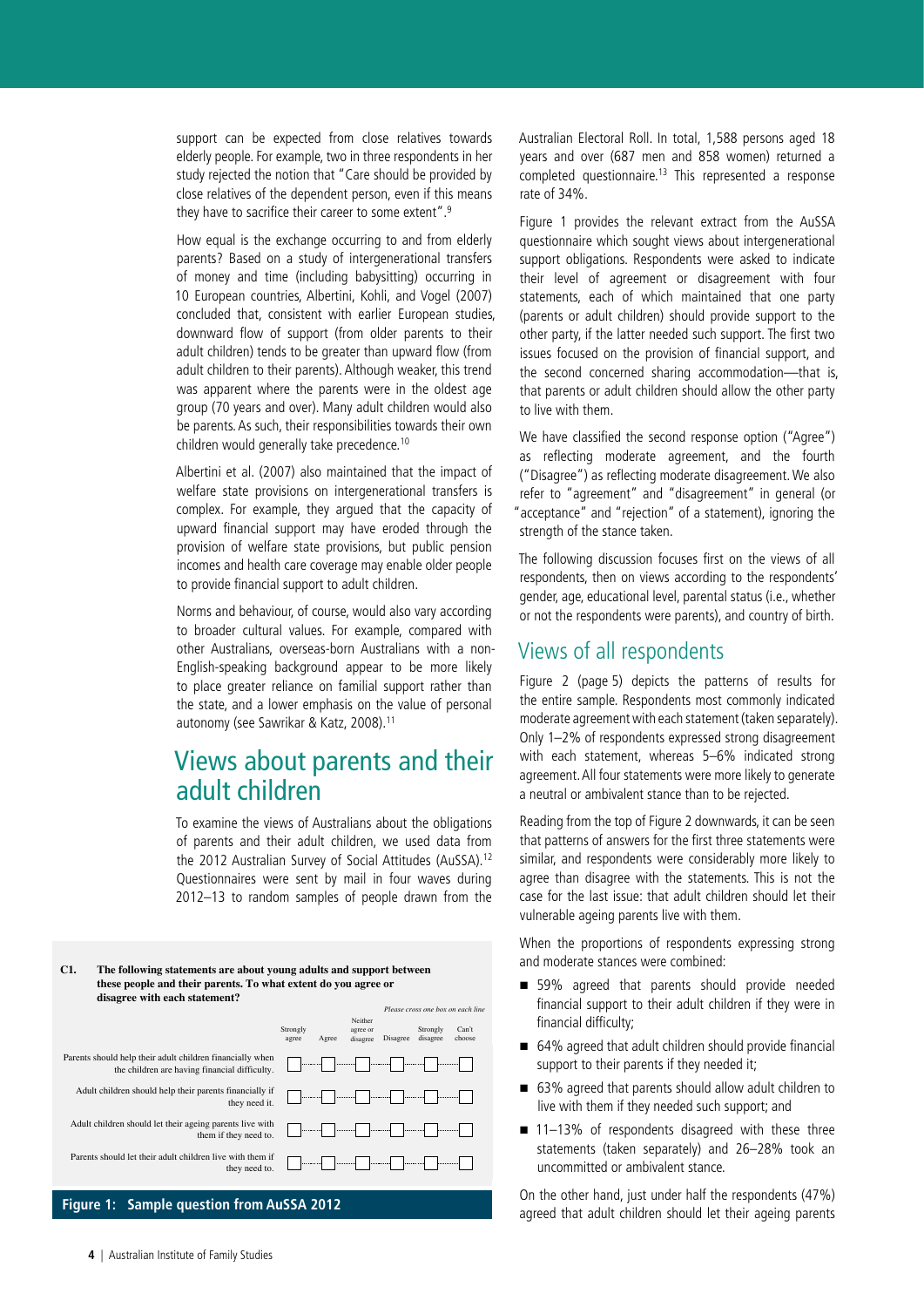live with them in cases of need, while 33% neither agreed nor disagreed, and 20% disagreed.

Overall, then, there was greater support for "downward" (i.e., from parents to adult children) than "upward" (i.e., from adult children to parents) support regarding meeting accommodation needs, but similar levels of agreement with "downward" and "upward" support in relation to meeting financial needs.

For simplicity, the remaining sets of analysis focus on rates of agreement only.

# Views according to gender

Figure 3 shows that the overall patterns of trends for men and women were fairly similar, though men seemed more inclined than women to agree with each statement.

- Most men and women agreed that, where the potential recipient needed the help, each generation ought to provide the other with financial assistance, and parents should let their adult children live with them.
- The rates of agreements with the statements were lowest in relation to whether adult children should let their ageing parents live with them, if the parents needed this. This pattern applied to both men and women. Only half of the men and 45% of the women agreed with this statement.

Both men and women therefore appeared more likely to agree that parents should allow their adult children to live with them if needed rather than to agree that adult children held this obligation in relation to their elderly parents.

Regarding financial needs, however, a higher proportion of women were in favour of "upward" than "downward"



#### <span id="page-4-0"></span>**Figure 2: Views about the four intergenerational support issues, 2012–13: Survey responses**



Chi-square test was applied for association between responses and gender for each statement (\*  $p < .05$ ; \*\*\*  $p < .001$ )

**Figure 3: Percentage of respondents who agreed with each statement by gender, 2012–13**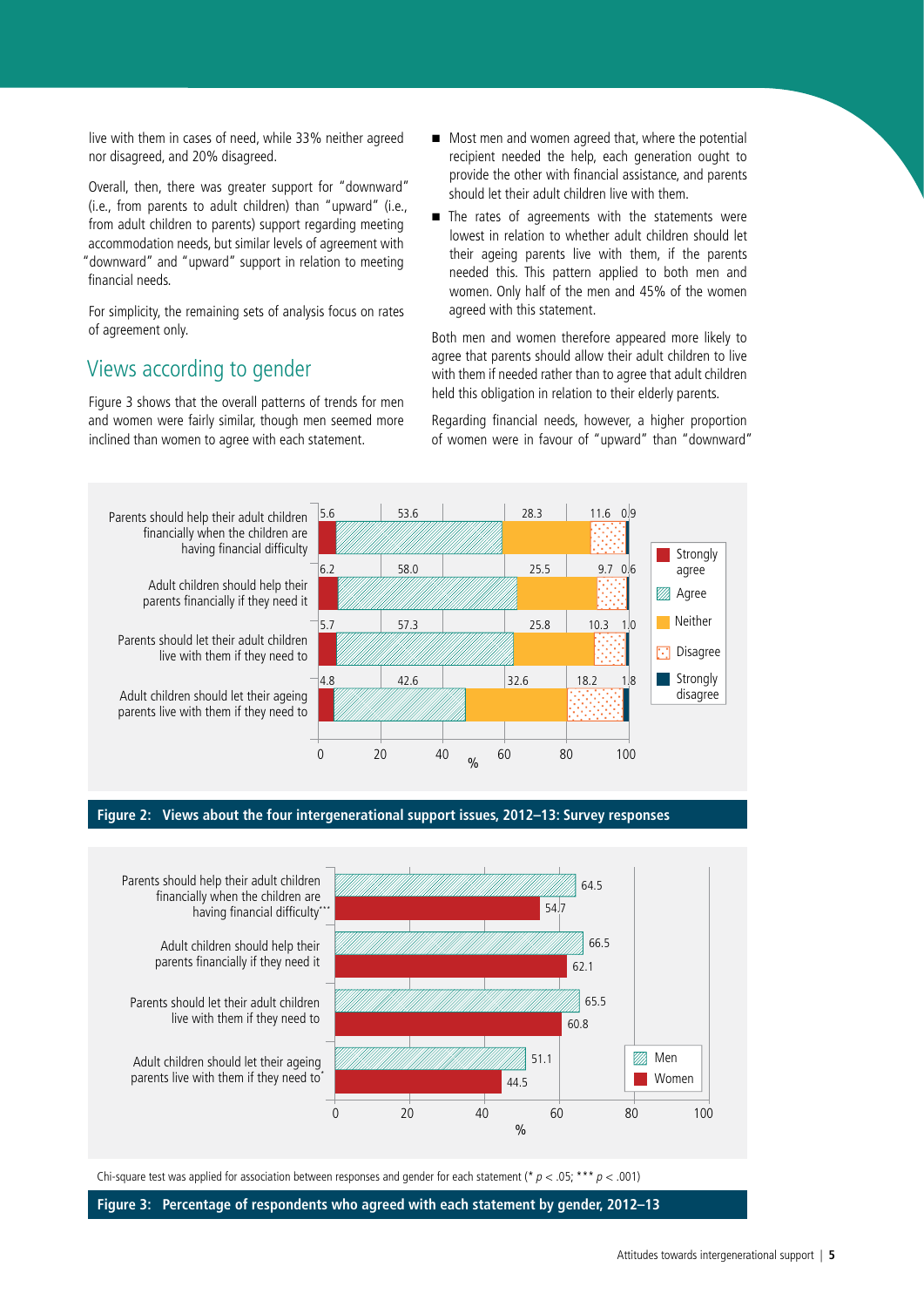support (62% vs 55%), while similar proportions of men (67% and 65%) were in favour of financial support flowing in the two directions.

### Views according to age

Figure 4 shows the extent to which patterns of answers varied according to respondents' age (under 35 years, 35– 49 years, 50–64 years and 65 years and over).

- Unlike the other three patterns of answers, higher proportions of respondents in the two oldest groups (aged 50 years or more) agreed that parents ought to help their adult children financially should the latter face financial difficulties (61–65% vs 53–56%), with those aged 35–40 years being the least likely to support this.
- Agreement rates concerning the other three issues tended to decrease with increasing age, with the greatest age-related differences emerging for the second and fourth issues, both of which focused on adult children's responsibilities towards their ageing parents.
- The youngest respondents (those under 35 years old) were particularly likely to endorse the statement that adult children should support their ageing parents financially should the latter need this. Respondents aged 65 years and over were the least likely to agree with the statement. This viewpoint was endorsed by just over three-quarters (77%) of the youngest group and around three in five respondents (60–61%) in the two oldest groups.
- Whereas close to 60% of respondents in the youngest group agreed that adult children should allow their ageing parents to live with them, less than 40% of respondents in the oldest group endorsed this statement.

# Views according to educational attainment

Because educational attainment varies strongly according to age,<sup>14</sup> we examined links between views and education for respondents under 55 years old and those 55 years and over, using the following educational categories: a tertiary degree or higher qualification (here referred to as having a degree), having some other post-school qualification (such as a trade certificate or diploma), and having no post-school qualifications (Figure 5, [page](#page-6-0) 7).

Of respondents aged under 55 years:

- Those with a degree were more likely than others to agree that adult children should provide financial support to their parents if they needed it (77% vs 61–64%), and to agree that parents should help adult children financially (57% vs 51–52%), though differences for the latter issue were not statistically significant.
- Compared with the two groups with a post-school qualification, a higher proportion of those without any such qualification believed that parents should let their adult children live with them if they needed this (72% vs 63–64%), though the differences were not statistically significant.
- Similar proportions across the three education groups agreed that adult children should let their ageing parents live with them should they need to do so (51–57%).

Of the respondents aged 55 years and older:

■ Views on these four matters did not vary significantly according to educational status for the older respondents.



**Figure 4: Percentage of respondent who agreed with each statement by age, 2012–13**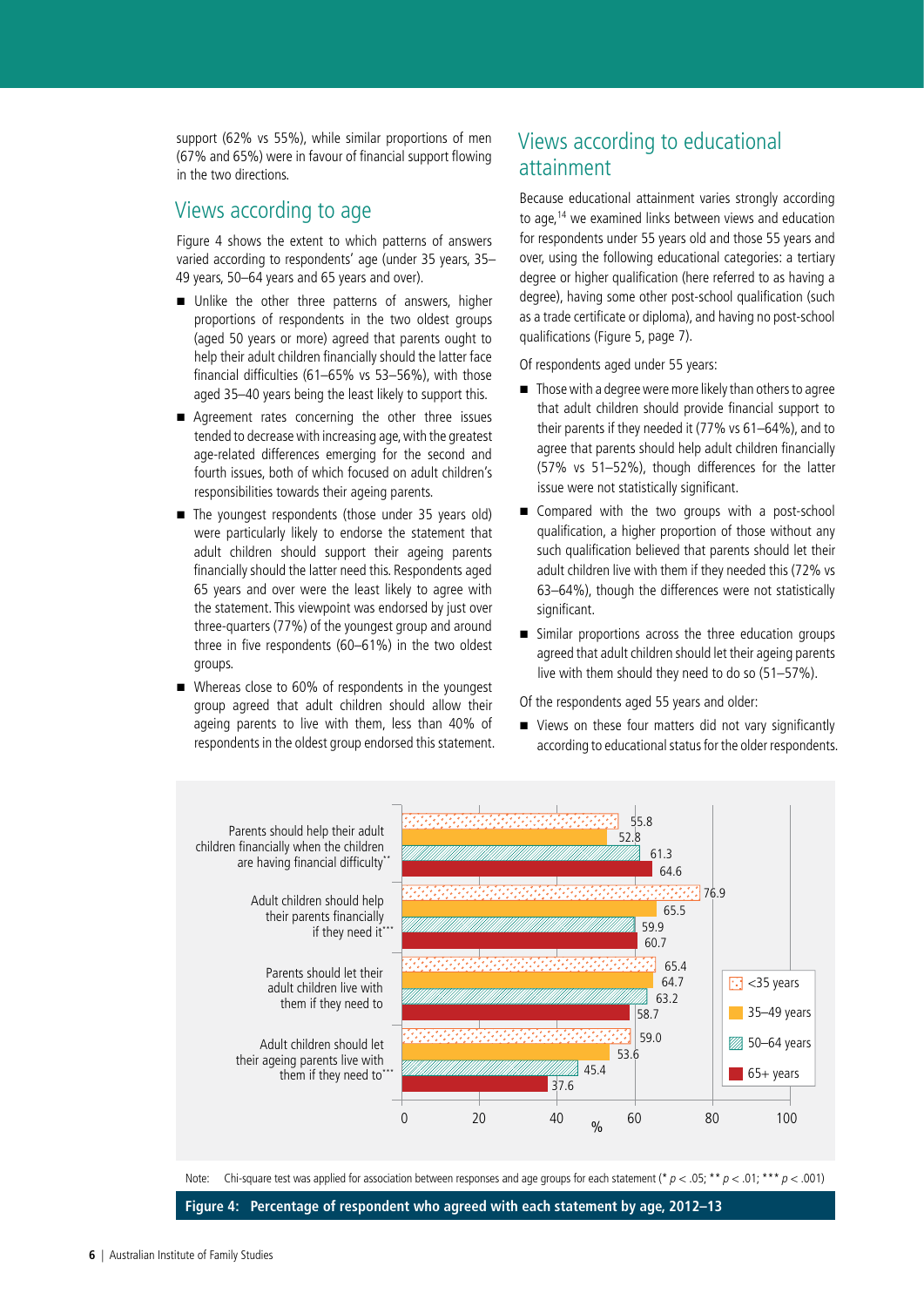Although not significant, the largest difference in views concerned parents allowing their adult children to live with them: 68% of those with a degree and 57% of those with no post-school qualification believed that parents should provide this support if needed.

# Views by whether ever had children

Issues concerning the responsibilities of parents towards adult children would be more personally relevant (i.e., less "academic" or "hypothetical") to respondents who are parents than to those who have never had children. On the other hand, with the unlikely exception of any respondent whose parents had died when they were children, the responsibilities of adult children to their parents would hold some personal relevance. Because 21% of respondents under 35 years old had had children, and the vast majority of those aged 65 years and over (89%) were parents, the following analysis (see Figure 6) focuses on the views of parents and non-parents aged 35–64 years.

 Similar proportions of parents and non-parents (around two in three) agreed that parents should let their adult children live with them if these children needed this.



Note: Chi-square test was applied for association between responses and education for each statement (\*  $p < .05$  for under 55 years)

<span id="page-6-0"></span>**Figure 5: Percentage of respondents who agreed with each statement by education and age, 2012–13**



Note: Chi-square test was applied for association between responses and whether had children for each statement (\*  $p < .05$ ; \*\*\*  $p < .001$ )

**Figure 6: Percentage of respondents who agreed with each statement by whether they had had a child, respondents aged 35-64 years, 2012–13**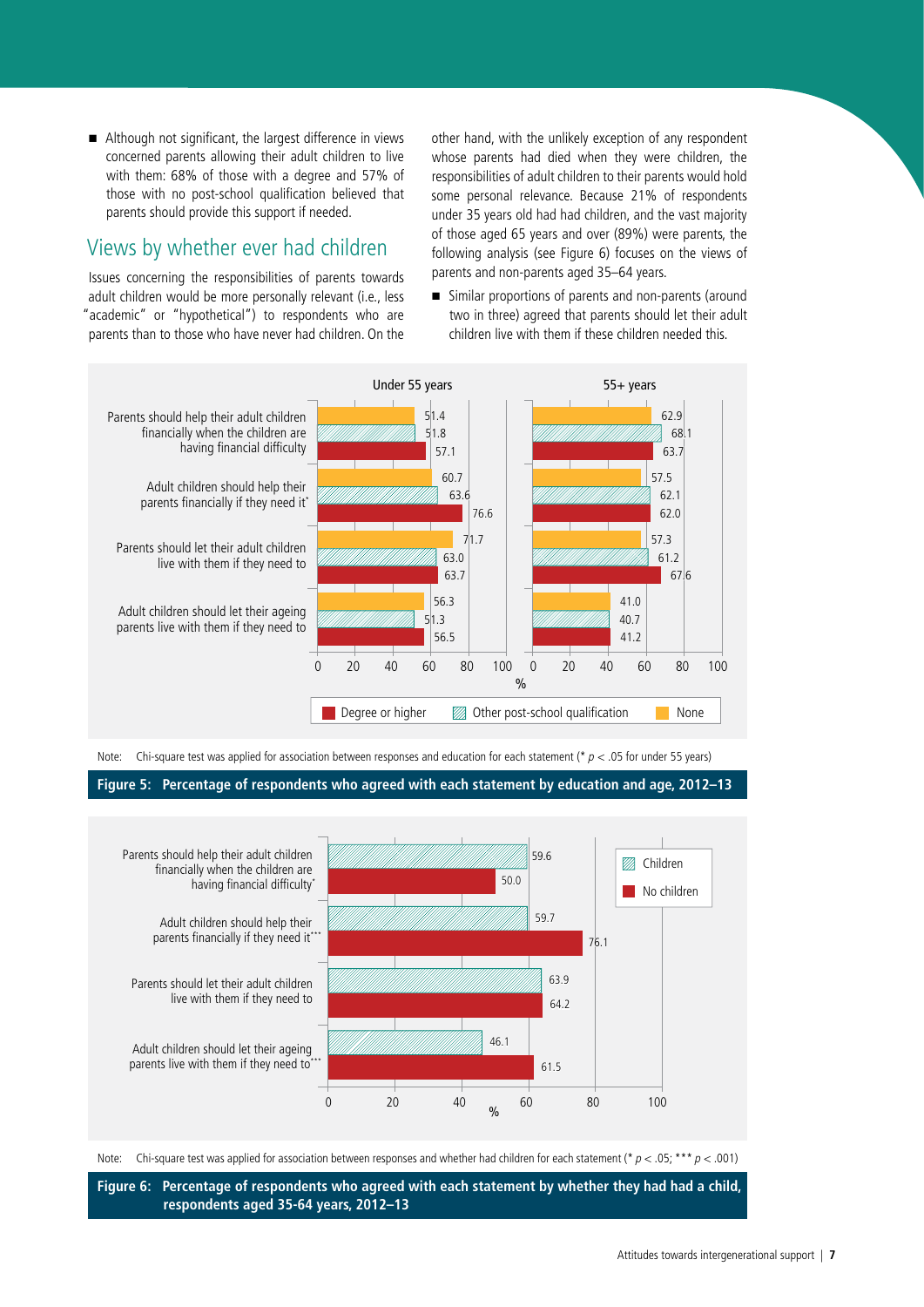- Parents were *more* inclined than non-parents to think that parents should provide financial support to their vulnerable adult children (60% vs 50%).
- Parents were less inclined than non-parents to accept the notion that adult children held responsibilities to their parents regarding both forms of support: financial (60% vs 76%) and accommodation (46% vs 62%).

### Views by country of birth

Intergenerational exchange practices appear to vary according to cultural background. For instance, Sawrikar and Katz (2008) concluded that overseas-born Australians with a non-English-speaking background appear to place greater reliance on familial support rather than the state and lower emphasis on the value of personal autonomy, compared with other Australians. For this reason, we compared the views of people who were born in Australia, in another country where English is the main language (here referred to as "another English-speaking country"), and in a country where the main language is not English (here called "non-English-speaking counties") (Figure 7).

- Respondents who were born in a non-English-speaking country were the most likely of the three groups to agree with each statement.
- Of the four statements, respondents in all three groups were least likely to agree with statement that adult children should let their ageing parents live with them.
	- Nevertheless, most respondents from non-Englishspeaking countries (65%) agreed with this statement.
	- Only 39% of those born in another English-speaking country and 45% of Australian-born respondents believed that adult children held this responsibility.
- Each of the other three statements (that parents and adult children should provide financial support to the other if needed, and that parents should let their vulnerable adult children live with them) was supported

by over 70% of those from a non-English speaking country, 58–64% of those born in another Englishspeaking country, and 56–61% of those born in Australia.

### Controlling for inter-relationships between the characteristics examined

Although we took some account of age in the analysis of trends relating to educational attainment and parenting status, each of the above-mentioned variations in views across the subgroups may have been largely a function of other factors examined in this analysis (and/or factors that were not included in this analysis—an issue not addressed here).

Logistic regression was therefore applied to the data to identify whether views varied according to one of the factors examined, when the effects of the other factors were controlled.15 The factors were: gender, age (four subgroups), educational attainment level (three subgroups), whether a parent or not (two subgroups), and country of birth (three subgroups). See the Table of results online in Appendix A: Coefficients of logistic regression results <www.aifs. gov.au/publications/attitudes-towards-intergenerationalsupport#appendixa>.

- For each of the four issues, rates of agreement varied significantly according to gender and country of birth.
- Women were less likely to agree with each statement than men.
- Respondents born in non-English-speaking countries were more likely than those born in Australia to agree with each statement.
- No significant differences emerged in the agreement rates of respondents born in other English-speaking countries and those born in Australia.



Note: Chi-square test is applied for association between responses and country of birth for each statement (\*\*\*  $p < .001$ )

**Figure 7: Percentage of respondents who agreed with each statement by country of birth, 2012–13**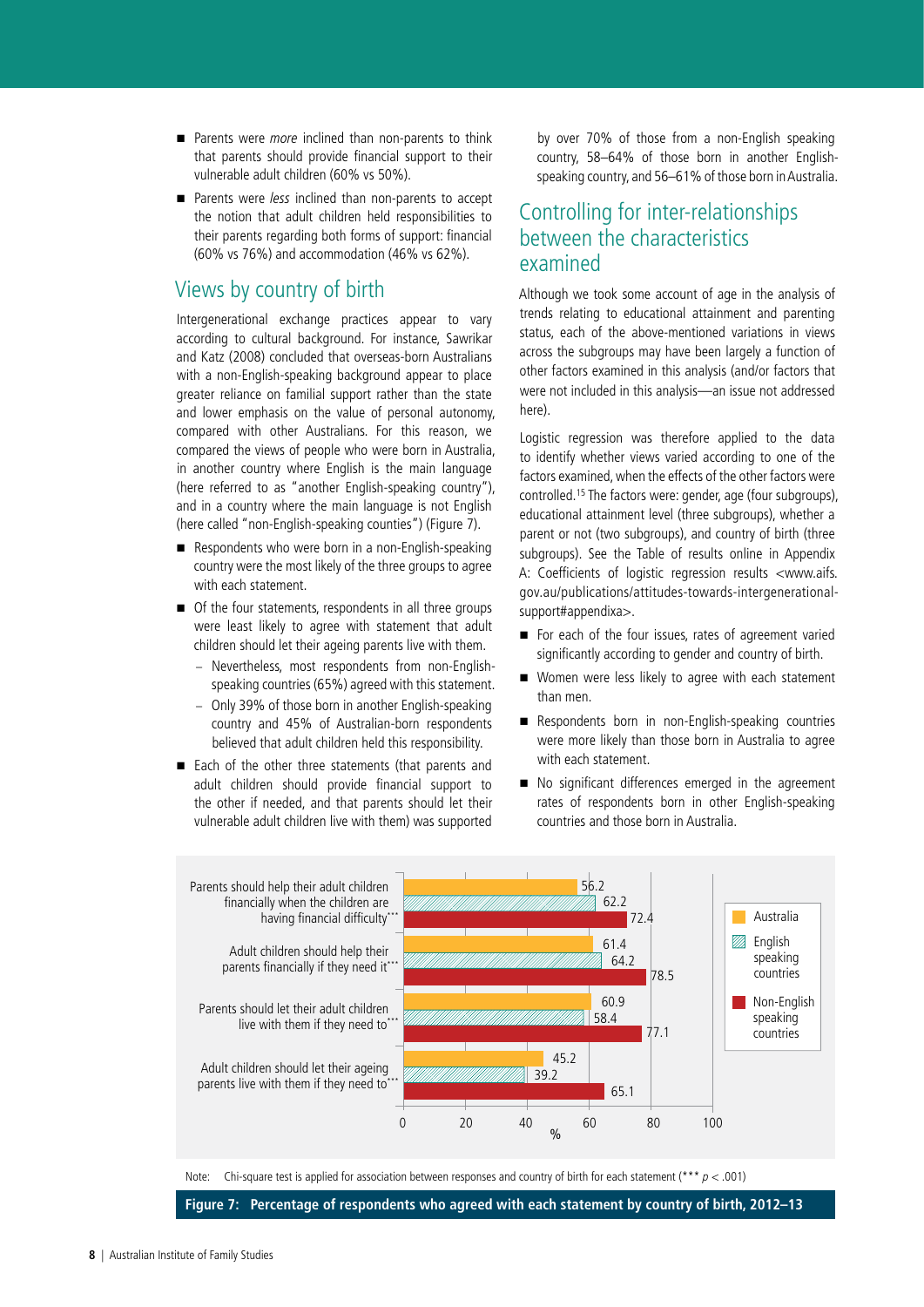Rates of agreement on three of the four issues varied significantly according to parental status. Compared with the parents, those who had never had children were:

- $\blacksquare$  less likely to agree that parents should help their adult children financially if needed;
- $\blacksquare$  more likely to agree that adult children should help their parents financially and let their ageing parents live with them if needed; and
- equally likely to agree with the statement that parents should let their adult children live with them where needed.

Views on only one issue varied significantly according to age and education.

- Respondents aged 65 years and over were the only group that was significantly less likely than those aged under 35 years to agree with the statement that adult children should let their ageing parents live with them.
- Compared with respondents with a degree, those with no post-school qualifications were less likely to agree that adult children should help their parents financially if they needed this support.

# **Summary**

This paper focuses on beliefs about the financial and accommodation obligations of parents and adult children towards each other, where needs for support in these areas prevailed.

- Most respondents agreed with statements that, under such circumstances, parents ought to provide financial support to their adult children and vice versa, and parents ought to let their adult children live with them.
- On the other hand, just under half agreed that adult children should let their ageing parents live with them.16
- Those who did not agree with these various statements were more likely to provide a neutral / ambivalent stance than to disagree with the statements.

Agreement rates were compared across the following demographic characteristics (gender, age, education by age, parenting status, and country of birth), with the potential inter-relationships between these factors being controlled in the last set of analysis, through application of multivariate analysis. For the most part the two sets of analyses yielded very similar results.

Overall men and women shared similar views on obligations concerning the provision of financial and accommodation support between parents and adult children. Nevertheless, men appeared more inclined than women to endorse each statement.

Views about intergenerational support varied somewhat with age.

The youngest groups were more in favour of adult children supporting elderly parents financially than the reverse.

- Respondents aged 50 years and older were more likely than those who were younger to agree that parents ought to help their adult children financially should the latter face financial difficulties.
- Although there was tendency with more acceptance of "downward" than "upward" accommodation support, this pattern was considerably more marked for respondents aged 50 years and older.
- Respondents aged 65 years and over were the least likely to agree that adult children should let their ageing parents live with them if they needed this.

Education appeared to have little bearing on views about intergenerational support. However, among respondents aged under 55 years, those with a degree were more likely than others to agree with the notion that adult children should help their parents financially if they needed it.

Views about intergenerational support varied with parental status.

- Parents were *more* inclined than non-parents to think that parents should provide financial support to their vulnerable adult children.
- But parents were *less* inclined to accept the notions that adult children ought to support their parents either financially or by letting them to live with them if they needed to do so.

Views on intergenerational support also varied according to the country of birth measure.

Respondents with a non-English-speaking background were more likely than those who were born in Australia or in an other English-speaking country to endorse both "upward" and "downward" support regarding the financial and accommodation issues addressed. The different views were particularly marked in relation to accommodation support for ageing parents.

While some authors have argued that intergenerational conflict will intensify at the macro-level, with younger adults resenting their relatively low financial and material opportunities in life, this paper suggests that the notion intergenerational solidarity is strong within families.

The monitoring of views on such issues is important to ensure that policies are in place to promote intergenerational solidarity. Such views may well change in line with changing family trends (e.g., rates of parental separation and fertility trends), changing levels of state support provided to older and younger generations, <sup>17</sup> likely increases in life expectancy (see ABS, 2013b), and advances in technologies that help elderly people remain in their own homes for longer.

Furthermore, inter-generational exchanges within families appear to be not only relevant for the wellbeing of individuals and their families, but also for social policy issues and intergenerational solidarity at the macro level (see Albertini et al., 2007). Policy-makers, researchers, and families themselves need to "watch this space" at both macro and micro levels.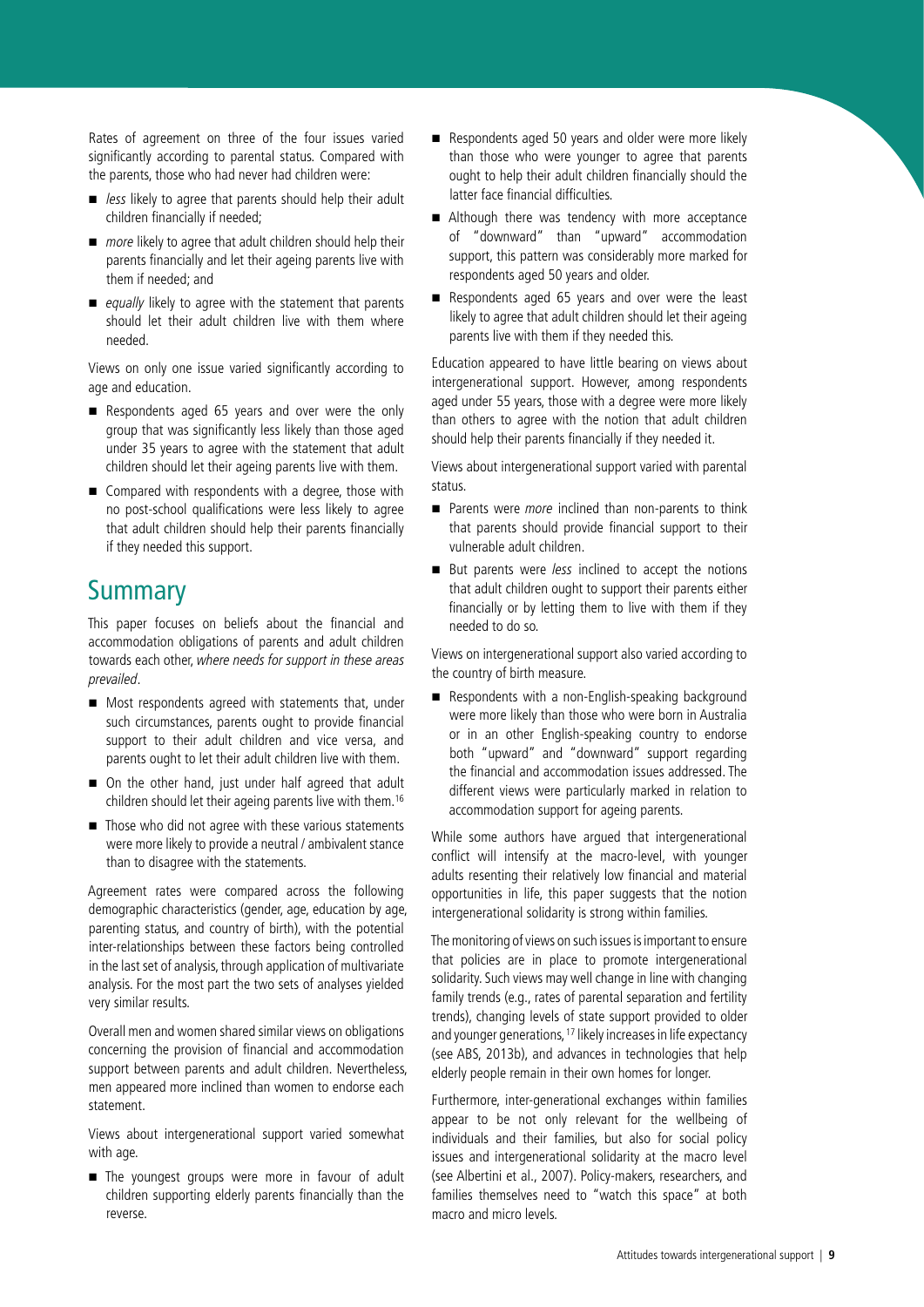# **Endnotes**

- 1 Consistent with ABS classifications, the term "baby boomers" is here used to refer to people born between 1946 and the mid-1960s (ABS, 2015a, 2015b).
- 2 Facilitation of planned parenthood has played a major role, especially through the introduction of the contraceptive pill in 1961 and its cost-reducing inclusion on the Pharmaceuticals Benefits Scheme in 1972.
- 3 Projections about future trends are based on assumptions concerning future fertility and mortality levels and migration patterns. The ABS (2013b) projections outlined here used 31 June 2012 as its benchmark. Across these periods, these projections suggest that the proportion of the population aged under 15 years will decrease from 19% to 15–18% in 2061 and 14–17% in 2101, while the proportion aged 15–64 years will decrease from 67% to 59%–61% in 2061 and 57%–59% in 2101.
- 4 As a caveat, Daley and colleagues noted that they focused on average trends, thereby ignoring the fact that some older people were struggling financially and some younger people were experiencing a rapid growth in wealth.
- 5 Address to the National Press Club <http://bit.ly/29Ru7U4>
- 6 The studies by Kendig et al. (2015) and Hodgin (2014) were based on data collected in the 2009 Australian Survey of Social Attitudes.
- 7 To encourage this trend, the age at which people can apply for the Age Pension (currently 65 years) will gradually increase to 67 years by 2023 for those born after 1956 (Australian Government Department of Human Services (2016) Age Pension). The idea of raising the pension age to 70 years by 2035 (for those born after 1965) was proposed by the Australian Government in 2014. See [<www.humanservices.gov.au/customer/services/centrelink/age](https://www.humanservices.gov.au/customer/services/centrelink/age-pension))[pension](https://www.humanservices.gov.au/customer/services/centrelink/age-pension))>. In the meantime, the employment rates of men and women (especially the latter) aged 60–64 years and 65 years and over have increased since the mid-1990s (ABS, 2016b).
- 8 The ABS defines carers as those who provide any informal assistance (help or supervision) to an older person or someone who has a disability or long-term condition. This assistance had to have been, or be likely to be, ongoing for at least 6 months. Primary carers are those who provide the most informal assistance to someone who has a disability relating to mobility, self-care and/or communication.
- 9 Given the other questions asked, the dependent person in question was clearly an elderly relative.
- 10 This explanation is supported by a survey of respondents aged 50 years and over, conducted in three states of Australia (NSW, Qld & SA). The authors of this 2012 study, O'Dwyer, Buckley, Feist, and Parker, found that of the 26 respondents with two living parents



and adult children, most of their transfers of time and money were to their children.

- 11 Focusing on the macro level, North and Fiske (2015) provide evidence suggesting that respect for the elderly is now weaker in countries—especially Southeast Asian countries—that emphasise collectivism and filial piety than in countries—especially Anglophone countries—that emphasise individualism. They linked this trend in part to the more rapidly ageing populations in the former countries compared with the latter. It would be interesting to see if levels of intergenerational solidarity within families in these countries yield results that are consistent with those relating to macro-level respect for elderly people.
- 12 The survey was conducted by the Australian Consortium for Social and Political Research Inc. (ACSPRI).The survey focused on a range of issues. The Australian Institute of Family Studies (AIFS) developed and paid for the inclusion of some modules on family-related issues. Note that the above-mentioned studies conducted by Kendig et al. (2015) and Hodgin (2014) were based on the 2009 AuSSA survey.
- 13 Gender was not known for 43 respondents. The sample contained an under-representation of men, young adults, and people with no post-school qualification.
- 14 For example, the proportion of persons aged 25 years and older who had a degree or higher level of qualification fell with increasing age according the 2011 Census (ABS 2012a).
- 15 The data analyses were based on binary scores, where:  $1 =$  agreed or strongly agreed, and  $0 =$  other response (i.e., neither agreed nor disagreed, disagreed, or strongly disagreed).
- 16 These trends refer to results pertaining to each question taken separately.
- 17 The Australian Government is in the process of implementing a range of reforms to the aged care system, partly to ensure that the aged care system is sustainable, affordable and provides consumers with choice and flexibility. Reforms that have so far been implemented include the Consolidated Home Support Program and the Home Care Packages directed towards helping older people who need assistance to: remain in their homes; have greater say in nature and mode of delivery of services they access; and contribute to the costs of services received if they can afford this. Part of the reforms is also directed towards carers. For more details, including exemptions that apply to Western Australia and Victoria, see Aged Care Reform [<www.dss.gov.au/our](https://www.dss.gov.au/our-responsibilities/ageing-and-aged-care/aged-care-reform)[responsibilities/ageing-and-aged-care/aged-care-reform>](https://www.dss.gov.au/our-responsibilities/ageing-and-aged-care/aged-care-reform).

# **References**

- Abbott, T. (2015, 2 February). Prime Minister Tony Abbott's speech from the National Press Club in Canberra on February 2. The Daily Telegraph. Retreived from: <www.dailytelegraph.com. au/news/nsw/prime-minister-tony-abbotts-speech-from-thenational-press-club-in-canberra-on-february-2/news-story/ e978c62e44518d9613f132269973cad8>
- Albertini, M., Kohli, M., & Vogel, C. (2007). Intergenerational transfers of time and money in European families: common patterns – different regimes? Journal of European Social Policy, 17(4), 319–344.
- Australian Bureau of Statistics. (2009). Home and away: The living arrangements of young people. Australian Social Trends June 2009 (Cat. No. 4102.0). Canberra: ABS. Retrieved from: [<www.ausstats.abs.gov.au/ausstats/subscriber.nsf/](http://www.ausstats.abs.gov.au/ausstats/subscriber.nsf/LookupAttach/4102.0Publication30.06.096/$File/41020_Homeandaway.pdf) [LookupAttach/4102.0Publication30.06.096/\\$File/41020\\_](http://www.ausstats.abs.gov.au/ausstats/subscriber.nsf/LookupAttach/4102.0Publication30.06.096/$File/41020_Homeandaway.pdf) [Homeandaway.pdf](http://www.ausstats.abs.gov.au/ausstats/subscriber.nsf/LookupAttach/4102.0Publication30.06.096/$File/41020_Homeandaway.pdf)>
- Australian Bureau of Statistics. (2012a). 2011 Census of Population and Housing – Basic community profile – Tables B04 and B40b (Cat. No. 2001.0). Canberra: ABS. Retrieved from: <www.censusdata. abs.gov.au/census\_services/getproduct/census/2011/ communityprofile/0?opendocument&navpos=220>
- Australian Bureau of Statistics. (2012b). Reflecting on a nation: Stories from the 2011 Census, 2012–2013: Who are Australia's older people? (Cat. No. 2071.0). Canberra: ABS. Retrieved from: <[www.abs.gov.au/ausstats/abs@.nsf/](http://www.abs.gov.au/ausstats/abs@.nsf/Lookup/2071.0main+features752012-2013) [Lookup/2071.0main+features752012-2013](http://www.abs.gov.au/ausstats/abs@.nsf/Lookup/2071.0main+features752012-2013)>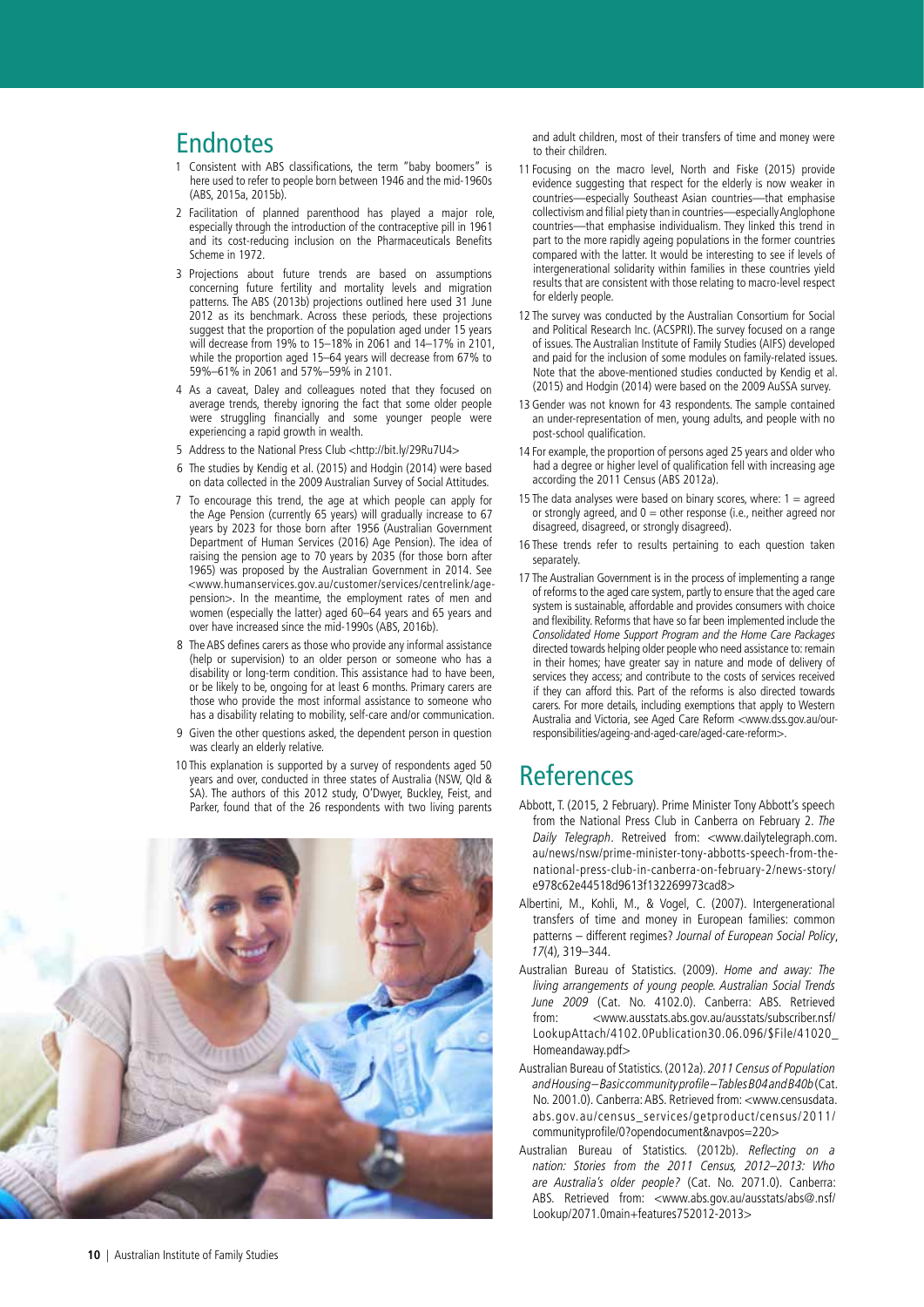Australian Bureau of Statistics. (2013a). Disability, ageing and carers, Australia: Summary of findings, 2012 (Cat.No. 4430.0). Canberra: ABS. Retrieved from: <[www.abs.gov.au/ausstats/](http://www.abs.gov.au/ausstats/abs@.nsf/mf/4430.0) [abs@.nsf/mf/4430.0>](http://www.abs.gov.au/ausstats/abs@.nsf/mf/4430.0)

Australian Bureau of Statistics. (2013b). Population projections, Australia. 2012 (Base) to 2101 (Cat. No. 3222.0). Canberra: ABS.

- Australian Bureau of Statistics. (2015a). Australian demographic statistics, June 2015 (Cat. No. 3101.0). Canberra: ABS. Retrieved from: [<www.ausstats.abs.gov.au/Ausstats/subscriber.](http://www.ausstats.abs.gov.au/Ausstats/subscriber.nsf/0/801757AC98D5DE8FCA257F1D00142620/$File/31010_jun%202015.pdf) [nsf/0/801757AC98D5DE8FCA257F1D00142620/\\$File/31010\\_](http://www.ausstats.abs.gov.au/Ausstats/subscriber.nsf/0/801757AC98D5DE8FCA257F1D00142620/$File/31010_jun%202015.pdf) [jun%202015.pdf>](http://www.ausstats.abs.gov.au/Ausstats/subscriber.nsf/0/801757AC98D5DE8FCA257F1D00142620/$File/31010_jun%202015.pdf)
- Australian Bureau of Statistics. (2015b). Population by age and sex, Regions of Australia, 2014 (Cat. No. 3235.0). Retrieved from: <[www.abs.gov.au/AUSSTATS/abs@.nsf/](http://www.abs.gov.au/AUSSTATS/abs@.nsf/DetailsPage/3235.02014?OpenDocument) [DetailsPage/3235.02014?OpenDocument](http://www.abs.gov.au/AUSSTATS/abs@.nsf/DetailsPage/3235.02014?OpenDocument)>
- Australian Bureau of Statistics. (2016a). Australian demographic statistics, September quarter 2015 (Cat. No. 3101.0). Canberra: ABS.
- Australian Bureau of Statistics. (2016b). Labour force, Australia, detailed - electronic delivery (Cat. No. 6291.0.55.001). Canberra: ABS.
- Australian Human Rights Commission. (2013). Fact or fiction? Stereotypes of older Australians. Sydney: AHRC. Retrieved from: <www.humanrights.gov.au/our-work/age-discrimination/ publications/fact-or-fiction-stereotypes-older-australiansresearch>
- Australian Human Rights Commission. (2015). National prevalence survey of age discrimination in the workplace 2015. Sydney: AHRC. Retrieved from: <www.humanrights.gov.au/sites/default/ files/document/publication/AgePrevalenceReport2015.pdf>
- Australian Human Rights Commission. (2016). Willing to work: National Inquiry into Employment Discrimination against Older Australians and Australians with Disability. Sydney: AHRC. Retrieved from: <www.humanrights.gov.au/sites/default/files/ document/publication/Willing\_to\_work\_report\_2016\_AHRC.pdf>
- Australian Institute of Health and Welfare. (2014). Healthy life expectancy in Australia: patterns and trends 1998 to 2012 (Bulletin 126). Catalgoue no. AUS 187. Canberra: AIHW. Retrieved from: [<www.aihw.gov.au/WorkArea/DownloadAsset.](http://www.aihw.gov.au/WorkArea/DownloadAsset.aspx?id=60129549632) [aspx?id=60129549632>](http://www.aihw.gov.au/WorkArea/DownloadAsset.aspx?id=60129549632)
- Baxter, J. (2013). Child care participation and maternal employment trends in Australia (Research Report No. 26). Melbourne: Australian Institute of Family Studies. Retrieved from: <[www.](http://www.aifs.gov.au/institute/pubs/resreport26/index.html) [aifs.gov.au/institute/pubs/resreport26/index.html](http://www.aifs.gov.au/institute/pubs/resreport26/index.html)>
- Baxter, J. (2016). The modern Australian family (Facts Sheet). Melbourne: Australian Institute of Family Studies.
- Burn, K., & Szoeke, C. (2016). Boomerang families and failture-tolaunch: Commentary on adult children living at home. Maturitas, 83, 9–12.
- Cass, B. (1995). Cultural diversity and challenges in the provision of health and welfare services: Towards social justice: Employment and community services in culturally-diverse Australia. Canberra: Australian Government Department of Social Services— Settlement and Multicultural Affairs.
- Chi-Wei, L., Warbrton, J., Winterton, R., & Bartlett H. (2011). Critical reflections on a social inclusion approach for an ageing Australia. Australian Social Work, 64(3), 266–282.
- Commonwealth of Australia. (2015). 2015 Intergenerational Report: Australia in 2055. Canberra: Commonwealth of Australia. Retrieved from: <www.treasury.gov.au/PublicationsAndMedia/ Publications/2015/2015-Intergenerational-Report>
- Daley, J., Wood, D., Weidman, B., & Harrison, C. (2014). The wealth of generations. Melbourne: Grattan Institute. Retrieved from: <[grattan.edu.au/wp-content/uploads/2014/12/820-wealth-of](http://grattan.edu.au/wp-content/uploads/2014/12/820-wealth-of-generations3.pdf)[generations3.pdf>](http://grattan.edu.au/wp-content/uploads/2014/12/820-wealth-of-generations3.pdf)
- Flatau, P., James, I., Watson, R., Wood, G., & Hendeershott, P. H. (2007). Leaving the parental home in Australia over the

generations: Evidence from the Household, Income, and Labour Dynamics in Australia (HILDA) Survey. Journal of Population Research, 24(1), 51–71.

- Hodgkin, S. (2014). Intergenerational Solidarity at the state and family level: an investigation of Australian Attitudes. Health Sociology Review, 23(1), 53–56.
- Kendig, H., O'Loughlin, K., Hussain, R., Heese, K., & Cannon, L. (2015). Attitudes to intergenerational equity: Baseline findings form the attitudes to ageing in Australia (AAA) study (Working Paper 2015/33). Canberra: ARC Centre of Excellence in Population Ageing Research, Australian National University. Retrieved from: [<www.cepar.edu.au/media/167073/33](http://www.cepar.edu.au/media/167073/33-attitudes-to-intergenerational-equity-baseline-findings-from-the-attitudes-to-ageing-in-australia-study.pdf) [attitudes-to-intergenerational-equity-baseline-findings-from](http://www.cepar.edu.au/media/167073/33-attitudes-to-intergenerational-equity-baseline-findings-from-the-attitudes-to-ageing-in-australia-study.pdf)[the-attitudes-to-ageing-in-australia-study.pdf](http://www.cepar.edu.au/media/167073/33-attitudes-to-intergenerational-equity-baseline-findings-from-the-attitudes-to-ageing-in-australia-study.pdf)>
- Minichiello, V., Browne, J., & Kendig, H. (2000). Perceptions and consequences of ageism: Views of older people. Ageing and Society, 20(May), 253–278.
- Morris, N. (2013, 14 March). Demographic time bomb: Government 'woefully underprepared' to deal with Britain's ageing population. Independent. Retrieved from: <www. independent.co.uk/news/uk/politics/demographic-time-bombgovernment-woefully-underprepared-to-deal-with-britainsageing-population-8533508.html>
- North, M. S., & Fiske, S. T. (2015). Modern attitudes toward older adults in the aging world: A cross-cultural meta-analysis. Psychological Bulletin, 141(5), 993–1021.
- O'Dwyer, L., Buckley, J., Feist, H., & Parker, K. (2012). Intergenerational transfers of time and money to and from the over 50s in Australia. Melbourne: National Seniors Productive Ageing Centre. Retrieved from: [<www.adelaide.edu.au/apmrc/](https://www.adelaide.edu.au/apmrc/research/projects/Intergenerational_Transfers_Time_Money.pdf) [research/projects/Intergenerational\\_Transfers\\_Time\\_Money.](https://www.adelaide.edu.au/apmrc/research/projects/Intergenerational_Transfers_Time_Money.pdf)  $ndf$
- Potter, B. (2014, 13 December). Australia's next battleground; generational conflict. Australian Financial Review. Retrieved from: <www.afr.com/news/policy/tax/australias-nextbattleground-generational-conflict-20141212-126c1h>
- Productivity Commission. (2013). An ageing Australia: Preparing for the future (Productivity Commission Research Paper). Retreived from: <www.pc.gov.au/research/completed/ageingaustralia/ageing-australia.pdf>
- Sawrikar, P. & Katz, I. (2008). Enhancing family and relationship service accessibility and delivery to culturally and linguistically diverse families in Australia (AFRC Issues No. 3). Melbourne: Australian Institute of Family Studies. Retrieved from: <aifs.gov. au/cfca/publications/enhancing-family-and-relationship-serviceaccessibility-and>
- Schipp, D. (2016, 3 March). Is it generational warfare, or generation not-share? News.com.au. Retrieved from: <[www.news.com.au/](http://www.news.com.au/finance/real-estate/is-it-generational-warfare-or-generation-notshare/news-story/5dcaca8e9fa97a520433406e255643ee) [finance/real-estate/is-it-generational-warfare-or-generation](http://www.news.com.au/finance/real-estate/is-it-generational-warfare-or-generation-notshare/news-story/5dcaca8e9fa97a520433406e255643ee)[notshare/news-story/5dcaca8e9fa97a520433406e255643ee](http://www.news.com.au/finance/real-estate/is-it-generational-warfare-or-generation-notshare/news-story/5dcaca8e9fa97a520433406e255643ee)>
- Spies-Butcher (2014, 17 December). Generational war: A monster of oue own making. The Conversation. Retrieved from: <theconversation.com/generational-war-a-monster-of-our-ownmaking-35469>
- United Nations, Department of Economic and Social Affairs, Population Division. (2013). World population ageing 2013. New York: United Nations. Retrieved from: <www.un.org/ en/development/desa/population/publications/pdf/ageing/ WorldPopulationAgeing2013.pdf>
- van Onselen, L. (2014, 11 April). Ageing tsunami goes global. Unconventional Economist, MacroBusiness. Retrieved from <www. macrobusiness.com.au/2014/04/ageing-tsunami-goes-global/>

**Ruth Weston** is the Assistant Director (Research) and **Lixia Qu** is a Senior Research Fellow at the Australian Institute of Family Studies.